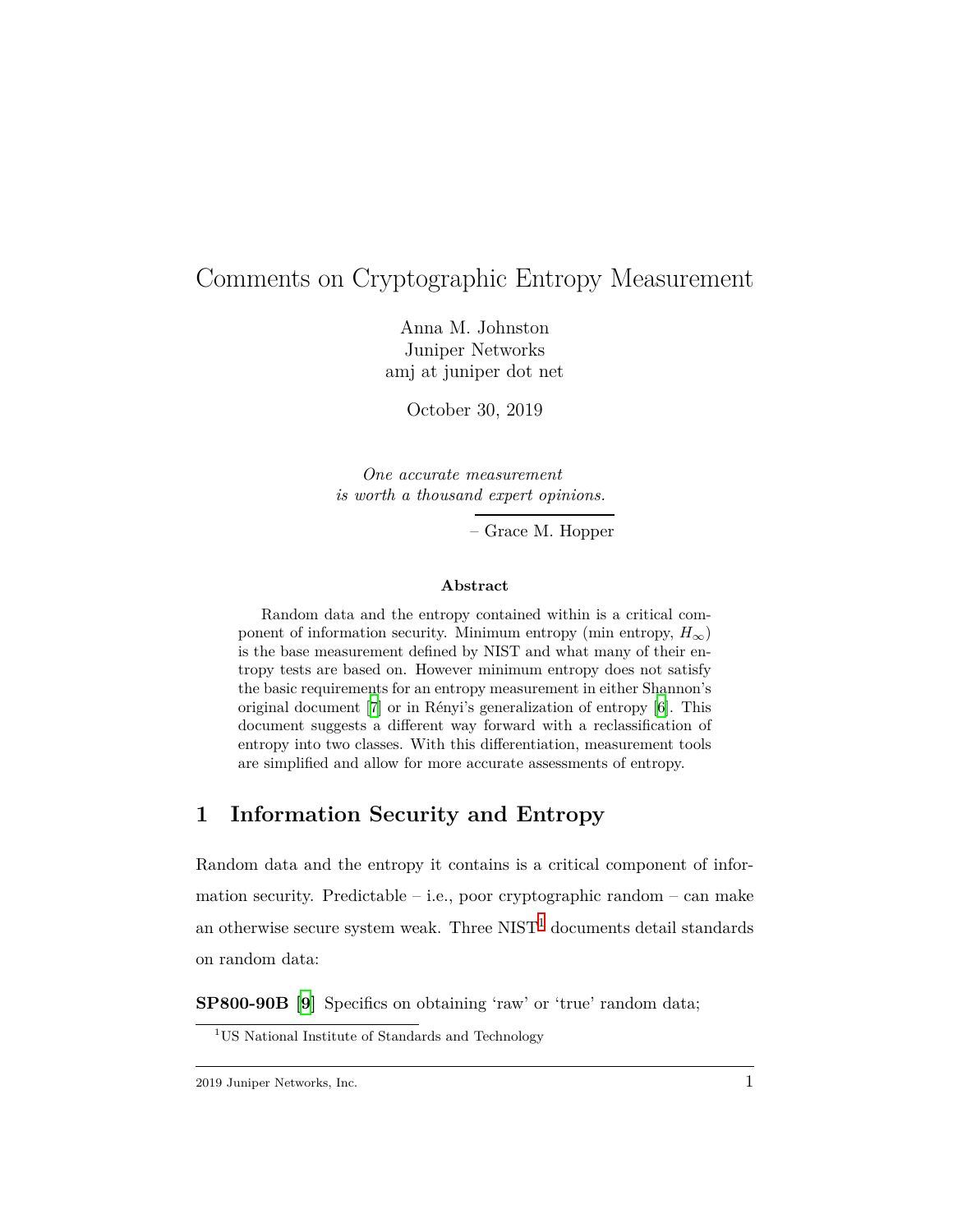**SP800-90A [\[2](#page-12-2)]** Specifics on the oxymoronically named (yet ubiquitous) *deterministic random bit generation*, or DRBG;

**SP800-90C [[1\]](#page-11-0)** Specifics on combining 90A and 90B for cryptographic use.

While these documents implicitly differentiate between raw (90B) and cryptographic (90A,C) random, the measurement of entropy within them is similar.

This indifferent treatment of random data types makes the testing process messy and unreliable. Cryptographic applications tend to favor more conservative views: assume the worst to maximize security. This idea has been taken to heart in the NIST SP800-90 documents, using the most conservative measure, min-entropy  $(H_{\infty})$ . While this may make sense for cryptographic random data [2](#page-1-0) , it makes no sense when measuring entropy in raw random data. Accurate measuring tools, used conservatively, give a much better picture of what ever is being measured. No one would use a conservative ruler that was always a centimeter too short, nor would they use a conservative thermometer that was always a degree higher.

This paper differentiates the types of random data and their properties. It is hoped that this clarification will lead to simpler, more accurate tests and also help with the design of new entropy extenders (i.e., DRBG).

## **2 What is Entropy and How do we measure it.**

In information theory, entropy in data is defined by two equivalent definitions:

1. The measure of randomness in data;

<span id="page-1-0"></span><sup>2</sup>There is a serious issue if min and mean entropy are not equivalent in cryptographic random data.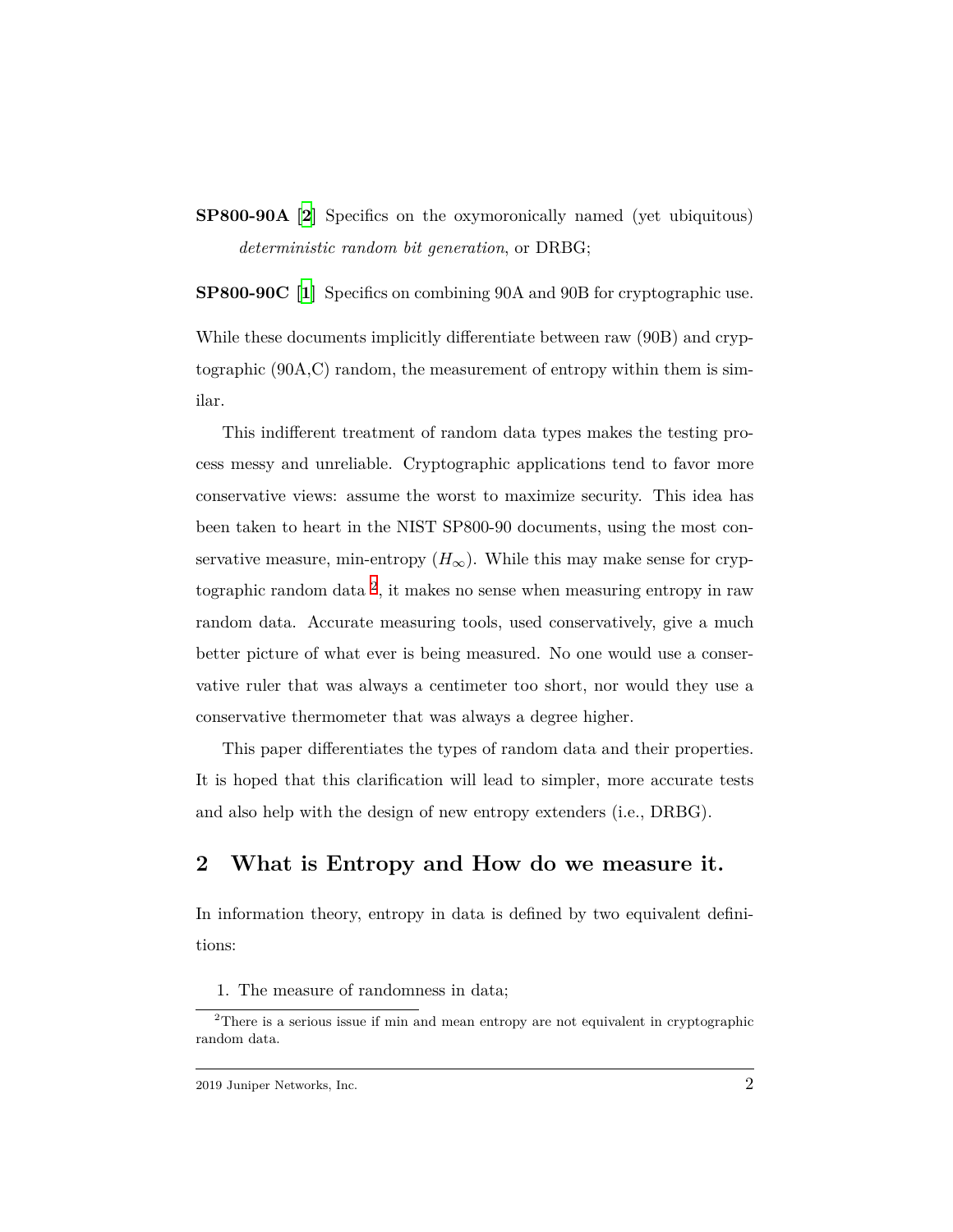#### 2. The amount of information contained in data.

Note that entropy is relative. It is not a solid, physical entity. Entropy depends on perspective or what is known and unknown about the data to a given entity. Once viewed, all information in the data is known to the viewer (zero entropy in the viewers perspective), but the data still contains entropy to non-viewers. The belief that entropy is something that has a classical, fixed measure is false and causes many interpretation issues.

Knowledge of underlying entropy is represented in a probability distribution. Assume that there are *r* possible states  $\{x_j \mid 0 \leq j \leq r\}$ , with state *j* having probability  $pr(x_j) = p_j$  of occurring, with

<span id="page-2-1"></span>
$$
\mathcal{P} = \left\{ p_j \middle| 0 < j \le r; \ 0 \le p_j \le 1; \ \sum_{j=1}^r p_j = 1 \right\}. \tag{1}
$$

Shannons<sup>[3](#page-2-0)</sup> are the most commonly used unit [[5\]](#page-12-3). A Shannon (Sh) is the maximal entropy which can be contained in a single bit. Alternatively, a Shannon is the entropy of a two state system with equally probable states. One bit can store at most one Shannon, n-bits can store at most n-Shannons, and in general, if there are *k* possible states, maximal entropy in the system is

$$
log_2(k) = lg(k).
$$

Entropy of an individual event is inversely proportional to the probability of it occurring: the more unlikely an event, the higher the entropy from its occurrence. For example, in English we get more information about a hidden

<span id="page-2-0"></span><sup>&</sup>lt;sup>3</sup>The term 'bits' is often used instead of Shannons. Multitasking the word 'bit' for both an element of the set *{*0*,* 1*}* and an information measure can be misleading and confusing. While use of base 2 logarithms is most common, there are other entropy measurement units based off varying bases: hartleys (bans or dits) use base 10 and nat (natural units, nit) use base *e*.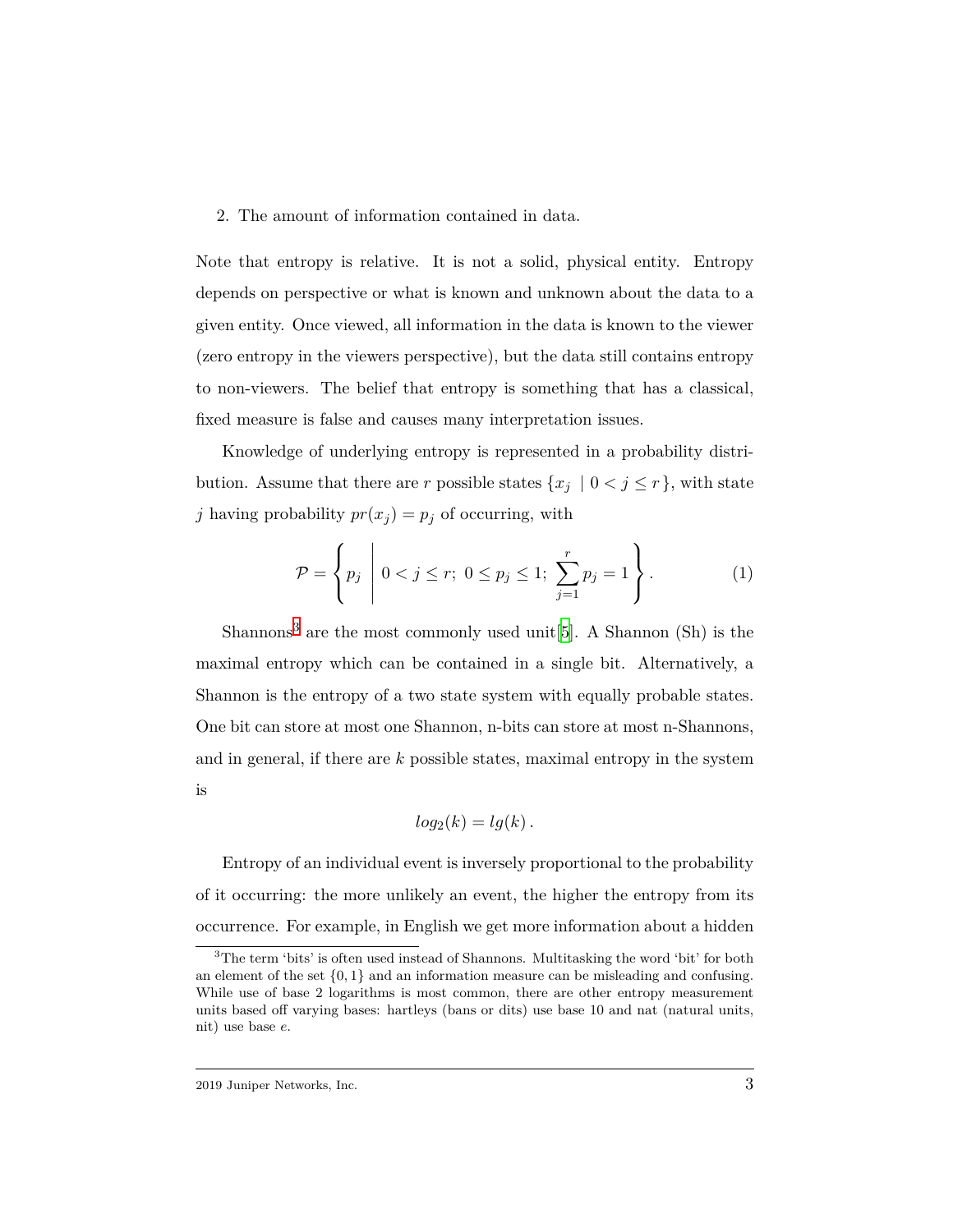word if the letter *Z* is revealed than if the letter *E* is revealed. The entropy of the event  $j$  (for the given probability distribution (equation [1\)](#page-2-1)) is given by:

$$
ent(j) = -lg(p_j).
$$
 (2)

# **3 In a Perfect World: Raw vs Cryptographic Entropy**

A distinction needs to be made between raw (true) and processed, cryptographically usable random data and the entropy contained within each type. In a perfect world, data with maximal entropy (1-Shannon per bit) from a true random source would be used in each cryptographic application requiring it. Our world is not perfect. Data from a raw random source rarely holds maximal entropy, and even if it did, would be too costly (mostly in terms of time) to generate for every application.

### **3.1 Our Imperfect World**

In our imperfect world, we need a two part system with two different types of entropy:

- 1. **Raw entropy**: Collected from a 'true' random source. Raw random generally has a fairly low Shannon per bit ratio and is time and/or computationally expensive. Raw entropy is contained in raw random data.
- 2. **Processed/Cryptographic entropy**: Processed entropy is obtained from an entropy extender, seeded with raw entropy. The device collects, concentrates, and extends the generally poor Shannon-per-bit raw random. Once enough raw entropy has been collected, entities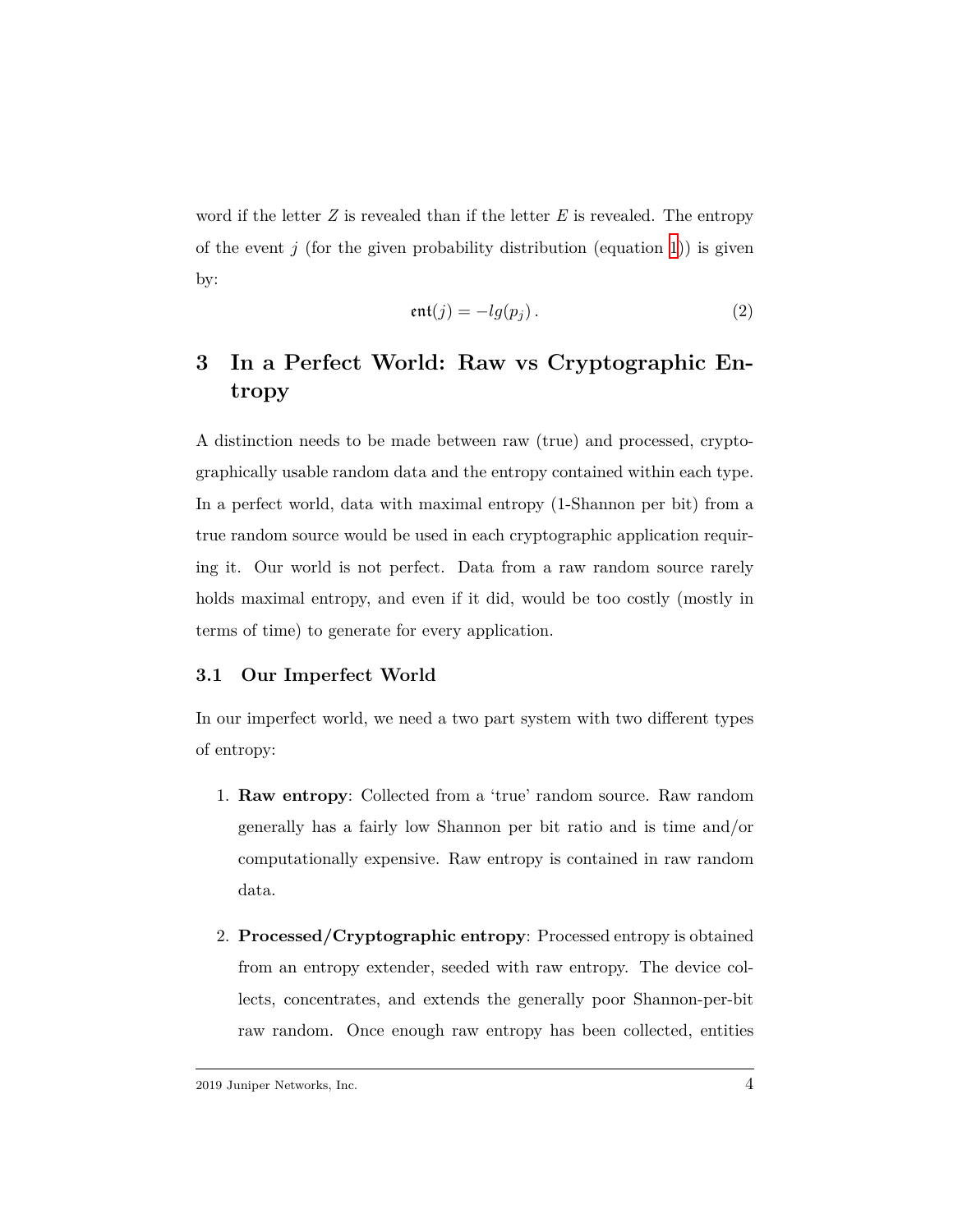without knowledge of the seed or state (i.e., observers) of the entropy extender would see output data with full processed entropy (i.e., one Shannon per bit). Furthermore, if *n* raw Shannons seeded the device, an observer would measure much more than *n* processed Shannons from the resulting output. No deterministic device generates entropy, but each raw Shannon can produce many processed Shannons.

Cryptographic random data and entropy (output from a cryptographic entropy extender) has the added property that no information on previous or future output can be determined from current output.

By definition, there are no cryptographic concerns for raw entropy. if raw random data contains *n* Shannons, then due to its true random nature, an observer of any collection of previous output would have only a  $2^{-n}$ probability of guessing the next output.

It is critical is to insure that:

- 1. raw entropy is **accurately measured**;
- 2. the entropy extender is **cryptographically sound**;
- 3. **enough entropy** is collected in the entropy extender before any cryptographic random data is generated;
- 4. The entropy extender is **judiciously used**.

Insuring good cryptographic entropy implies a careful assessment of what the bold face terms above mean. The following sections briefly outline some of the goals for these terms. Note that this is not intended to be an all inclusive list, only a rough outline.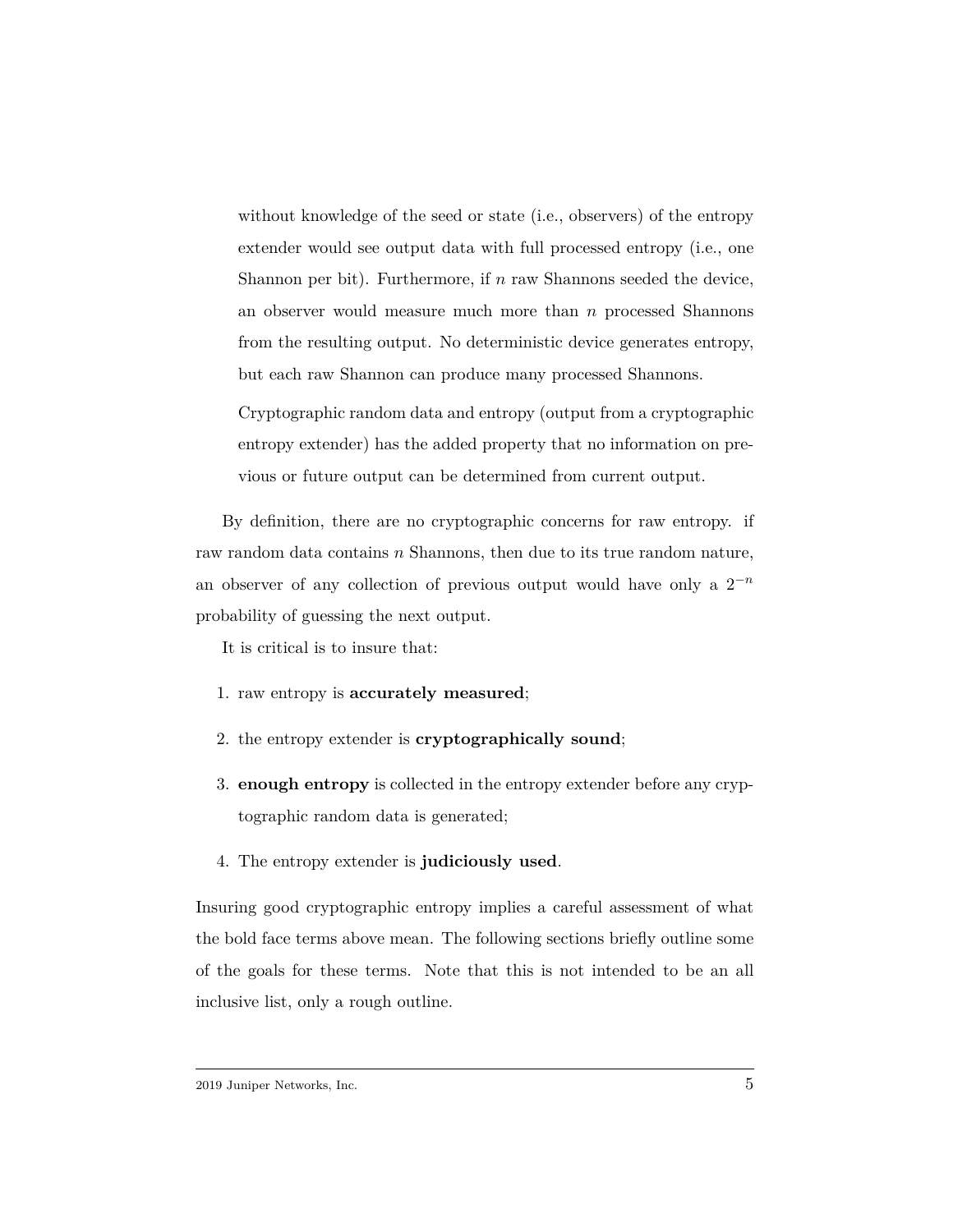#### **3.1.1 Accurately Measuring Raw Entropy**

It is difficult, if not impossible, to determine with any certainty a precise measure of entropy in raw data. First, entropy is relative, dependent on an entities knowledge of the underlying information. If the source is truly random, its behavior is not well known, can change, and the output is (by definition) not well defined. Second, even the existence of random data can be questioned. However this kind of thinking quickly leads down a deep philosophical rabbit hole, and does us no practical good. This section reviews some of the very basic foundations for entropy measurement, upon which more elaborate working tests should be based.

Shannon [\[7\]](#page-12-0) described the requirements for an accurate entropy measure *H*. Three critical properties (pgs 10-11) of this measure were laid out in this text, as well as their implications. The text also contains a proof that the only measure satisfying these properties is a mean (theorem on page 11, proof on page 28).

Rényi [[6](#page-12-1)] lists five initial postulates for an entropy measure which roughly mirror Shannon's properties. Postulate five  $(pg 551 6)$  correlates to Shannon's third (pg 10 [\[7\]](#page-12-0)). It is this constraint which leads to the mean measure.

Replacing Rényi's postulate five (arithmetic mean) with a modified con-straint (postulate 5', the generalized mean, on pg 552 [\[6\]](#page-12-1)), allows for a whole suite of alternate entropy measures:

$$
H_{\alpha}[\mathcal{P}] = (1 - \alpha)^{-1} \log_2 \left[ \left( \sum_{k} p_k^{\alpha} \right) \left( \sum_{k} p_k \right)^{-1} \right] \text{ with } \alpha > 1.
$$

This formula can be extended to include  $\alpha = 1$  and  $\alpha = \infty$  by taking the limit of  $H_{\alpha}$  as  $\alpha$  goes to one or  $\infty$  respectively.

This modified postulate requires a continuous, invertible function  $g_\alpha(x)$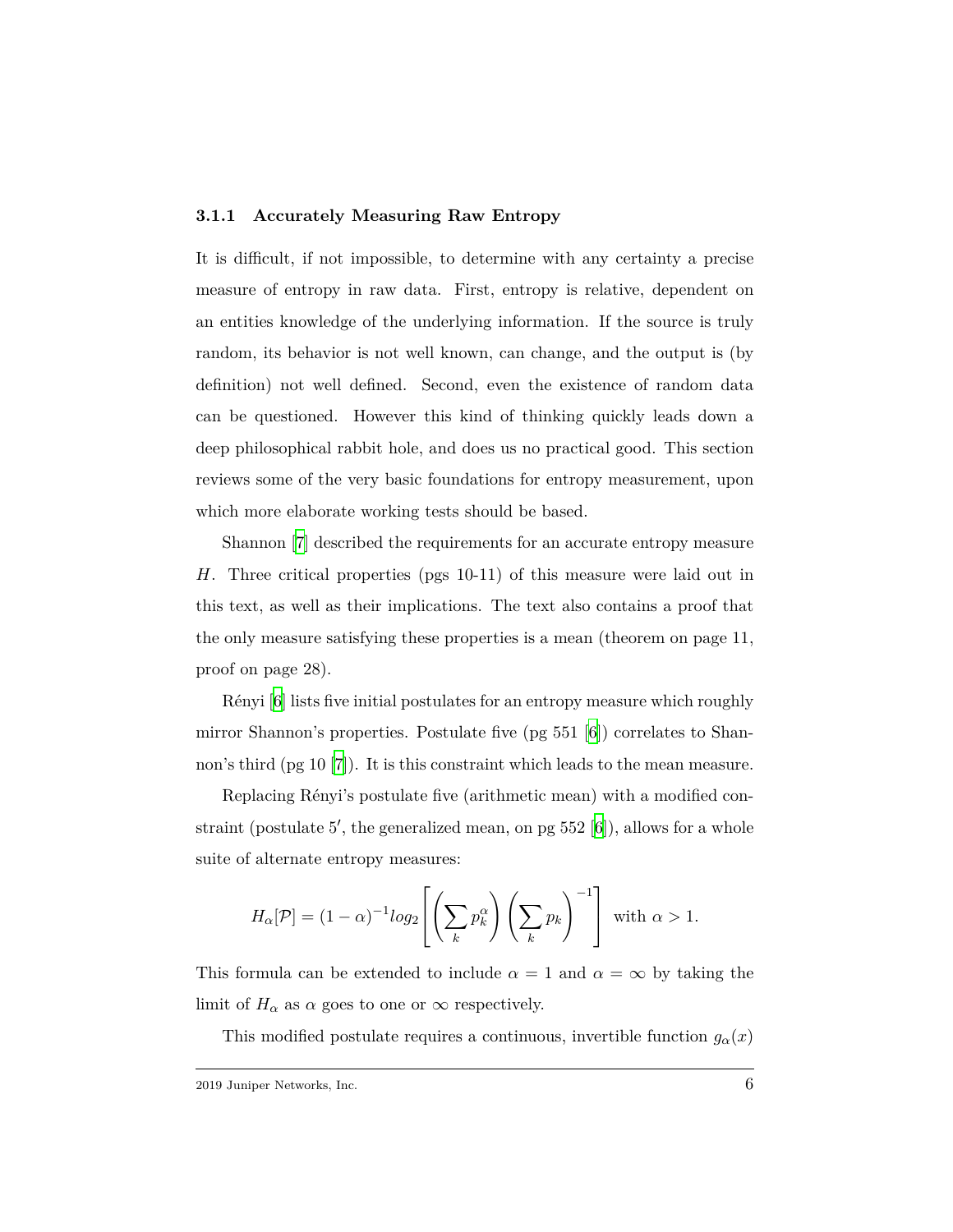which is used in the generalized mean. For mean entropy  $(\alpha = 1)$ ,  $g_{\alpha}(x) =$  $ax + b$  ( $a = 1, b = 0$  is the most common). For other entropy measures the function becomes:

$$
g_{\alpha}(x) = 2^{(1-\alpha)x} \tag{3}
$$

(see equation 2.13 [\[6\]](#page-12-1) and pg 14 [\[4\]](#page-12-4); note that Cachin has a corrected *g*).

Rényi does not discuss  $H_{\infty}$ , minimum entropy measure in [[6](#page-12-1)]. One issue is the fact that the function,  $g_{\alpha}$ , is a constant and not invertible for  $\alpha =$ *∞*. This implies that *H<sup>∞</sup>* (min-entropy) does not satisfy even the relaxed, generalized properties of a good entropy measure. The central limit theorem does not hold and confidence intervals are not well defined for *H∞*.

If minimum entropy does not satisfy the requirements set out by either Shannon or Rényi, why is it used as the foundation for measuring entropy in cryptographic applications? Some have cited the conservative nature of minentropy  $(H_{\infty} \leq H_{\alpha}$  for all  $\alpha)$ ; others have cited the accepted 'folklore' [\[8\]](#page-12-5). I strongly believe the usage of  $H_{\infty}$  as the foundation of cryptographic entropy measurement should be re-evaluated with the separation of cryptographic and entropic concerns. In this light, the conservative argument fails.

#### **3.1.2 Cryptographically Sound Entropy Extender**

Cryptographically sound random data is quite different from raw random. It is expected that the quality – i.e., the Shannons per bit – is maximal within a very small confidence interval. Except for the unsuitable nature of using  $H_{\infty}$ in many statistical tests,  $H_{\infty}$  should equal  $H_1$ . It should also be relatively inexpensive in terms of time and computation, and be cryptographically secure.

Cryptographically sound entropy extender should have minimal raw entropy leakage. Leakage of raw entropy through the system implies one or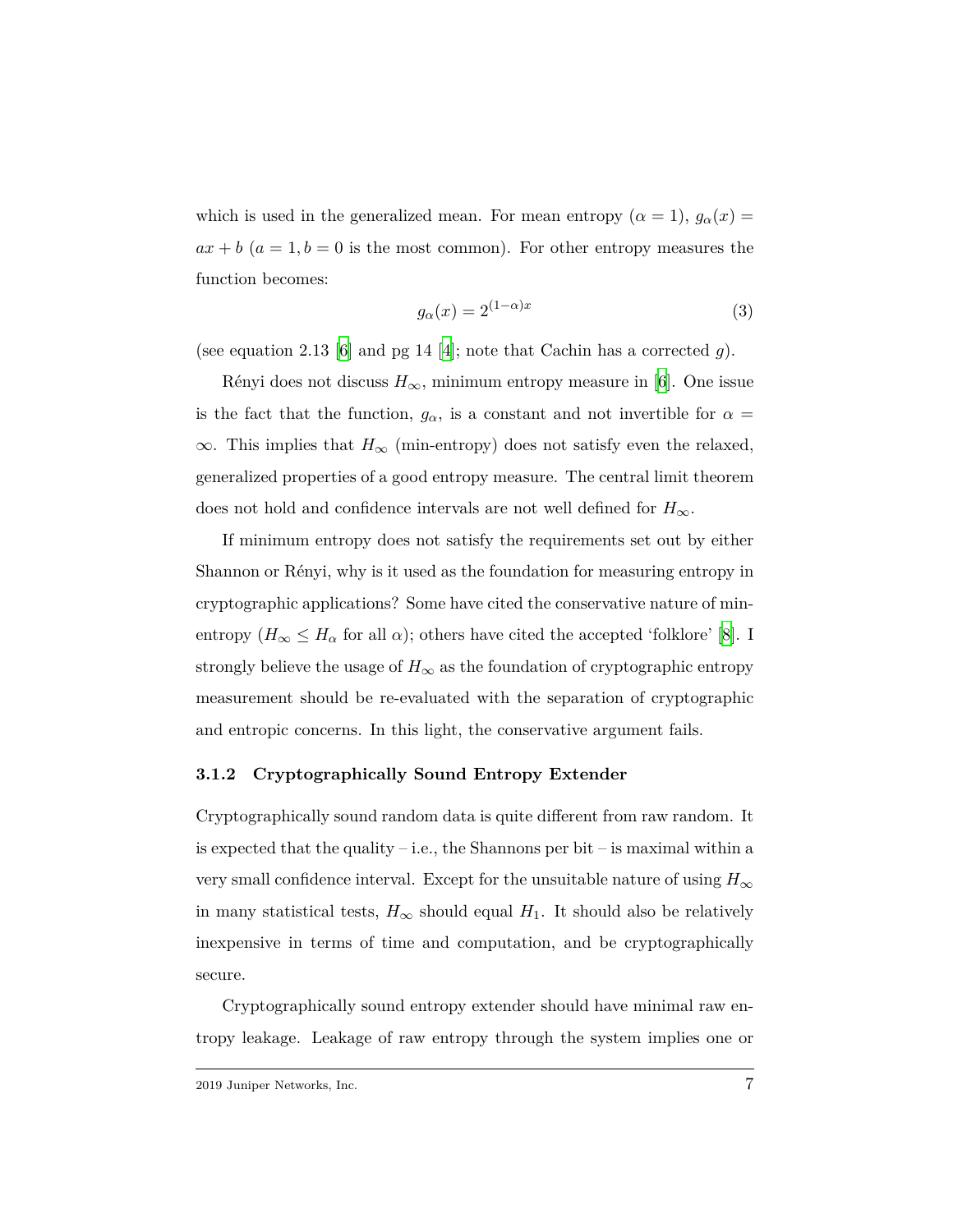more of the following:

- Information on raw entropy (seed) can be determined from output;
- Information on previous or future output can be determined from a set of output;

Entropy Extenders are very similar to cryptographic stream ciphers. Just as the only perfectly secure cipher is the one-time pad with a maximal Shannon-per-bit, the only perfect entropy extender is one which only outputs as many Shannons as it receives and can prove no Shannons were lost in the concentration process. Using concentrated raw entropy, while giving the most security, violates the 'inexpensive' requirement of an entropy extender.

No entropy extender can guarantee zero leakage. Cryptanalysis should be performed on an entropy extender to find some estimate on leakage.

#### **3.1.3 What is 'Enough' Entropy**

How much raw entropy must be collected in a entropy extender before it may output cryptographic random data? This question depends on the application and the effects of having poor entropy on the results. A minimum of *m* raw Shannons must be collected, stored and used by the entropy extender when:

- 1. The entropy extender outputs *m*-bits of random data;
- 2. The output data is used in a system requiring an *m*-bit random block;

Note that these are bare minimums.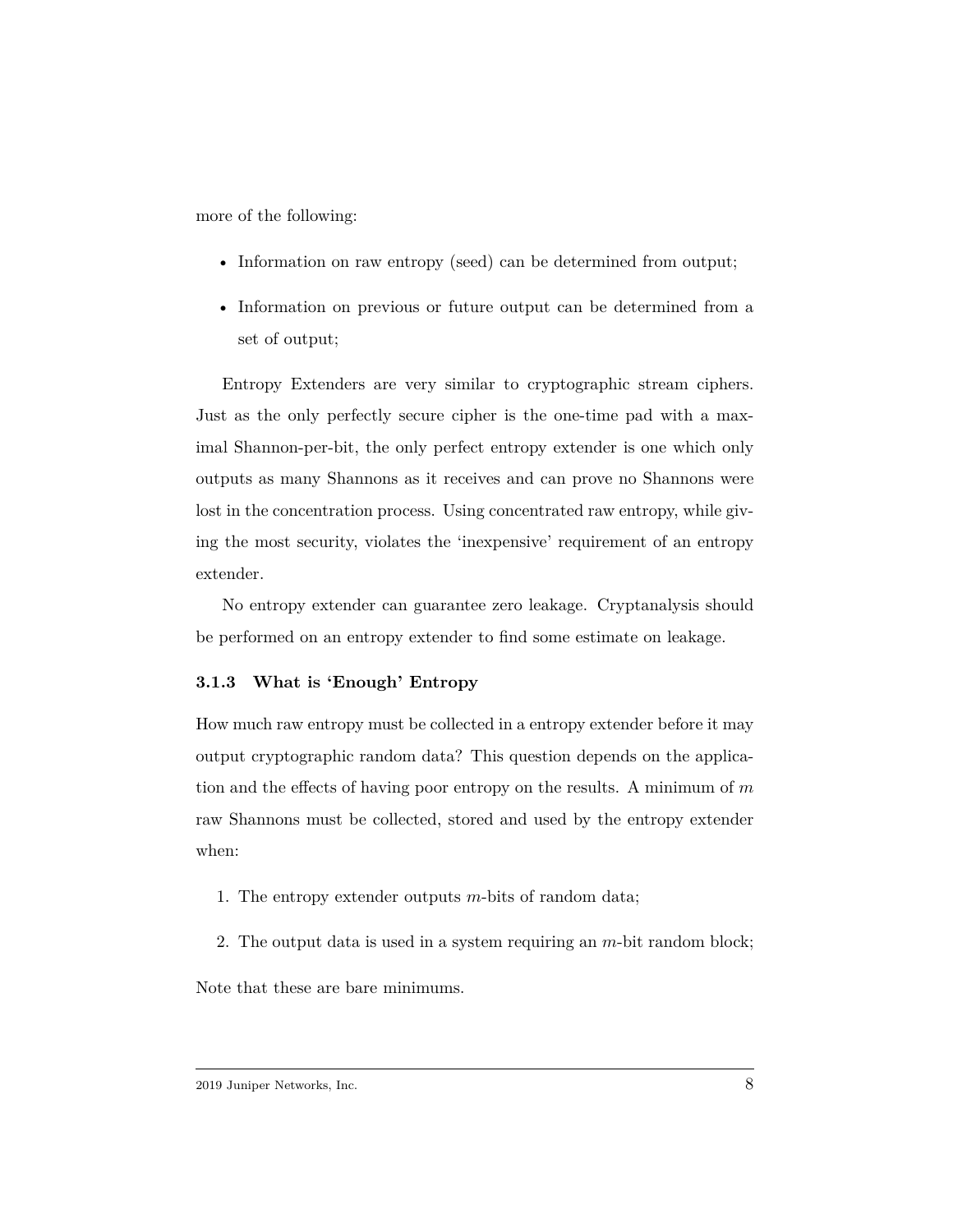#### **3.1.4 Judicious Use of Entropy Extender**

Abuse of an entropy extender can lead to security issues. Generating too many cryptographic Shannons per raw Shannon is one issue. This would be equivalent to overuse of a cryptovariable (secret key) in a conventional cryptosystem. Proper analysis of the entropy extender and prior experience should give a rough estimate of an appropriate ratio of raw to cryptographic Shannons.

Another abuse, also covered in the previous section, is using more Shannons in a single application than the entropy extender has collected and stored. For example, if the entropy extender has only 128-bits of storage for raw random, then it should not be used to create a cryptovariable for a 256-bit cryptosystem.

## **4 Summary**

Entropy is not a concrete entity that is easily measured. Obtaining entropy for cryptographic purposes imposes other, slightly less nebulous requirements. Ignoring the differences between raw and cryptographic entropy confuses and complicates the measurement process.

Separating cryptographic entropy generation into the following distinct processes:

- 1. generating and measuring entropy in raw random data,
- 2. and concentrating and extending this entropy to create suitable cryptographic random data

simplifies and improves both the measurement and creation process.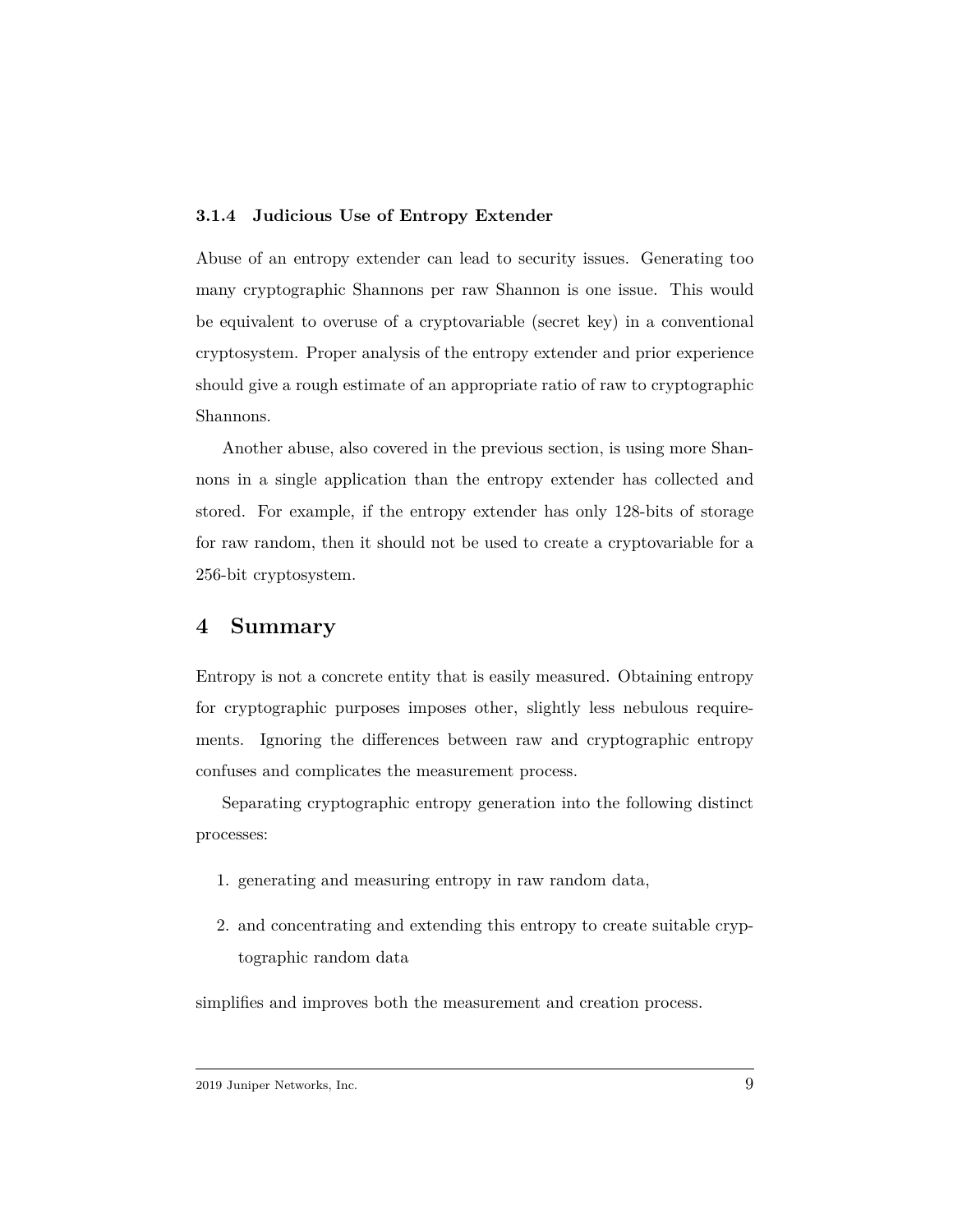The very flawed measure, min-entropy or  $H_{\infty}$ , seems to be used due to this confusion. It is conservative, helping to prop up security arguments. This is unnecessary if raw entropy generation is examined separately from cryptographic entropy generation. Instead, the more accurate and usable mean entropy should be used. It removes much of the questionable mathematics involved in many of the existing tests and would give much more accurate estimates of entropy.

> *The most dangerous phrase in the language is, "We've always done it this way."*

> > – Grace M. Hopper

# **A Comments on NIST SP800-90B[\[9](#page-13-0)]**

## **A.1 Confidence Intervals**

Confidence intervals are used in many places in SP800-90B [[9\]](#page-13-0):

- 6.3.2: Most Common Value Estimate
- 6.3.5: t-Tuple Estimate
- 6.3.6: Longest Repeated Substring Estimate
- 6.3.7: Multi Most Common in Window Prediction Estimate

Min-entropy can not be used to compute confidence intervals as it does not satisfy the central limit theorem. These tests attempt to legitimatize min-entropy usage by converting the distribution from a set of *k* possible outputs to a simple binary distribution. If the event set is  $A = \{x_1, x_2, \ldots, x_k\}$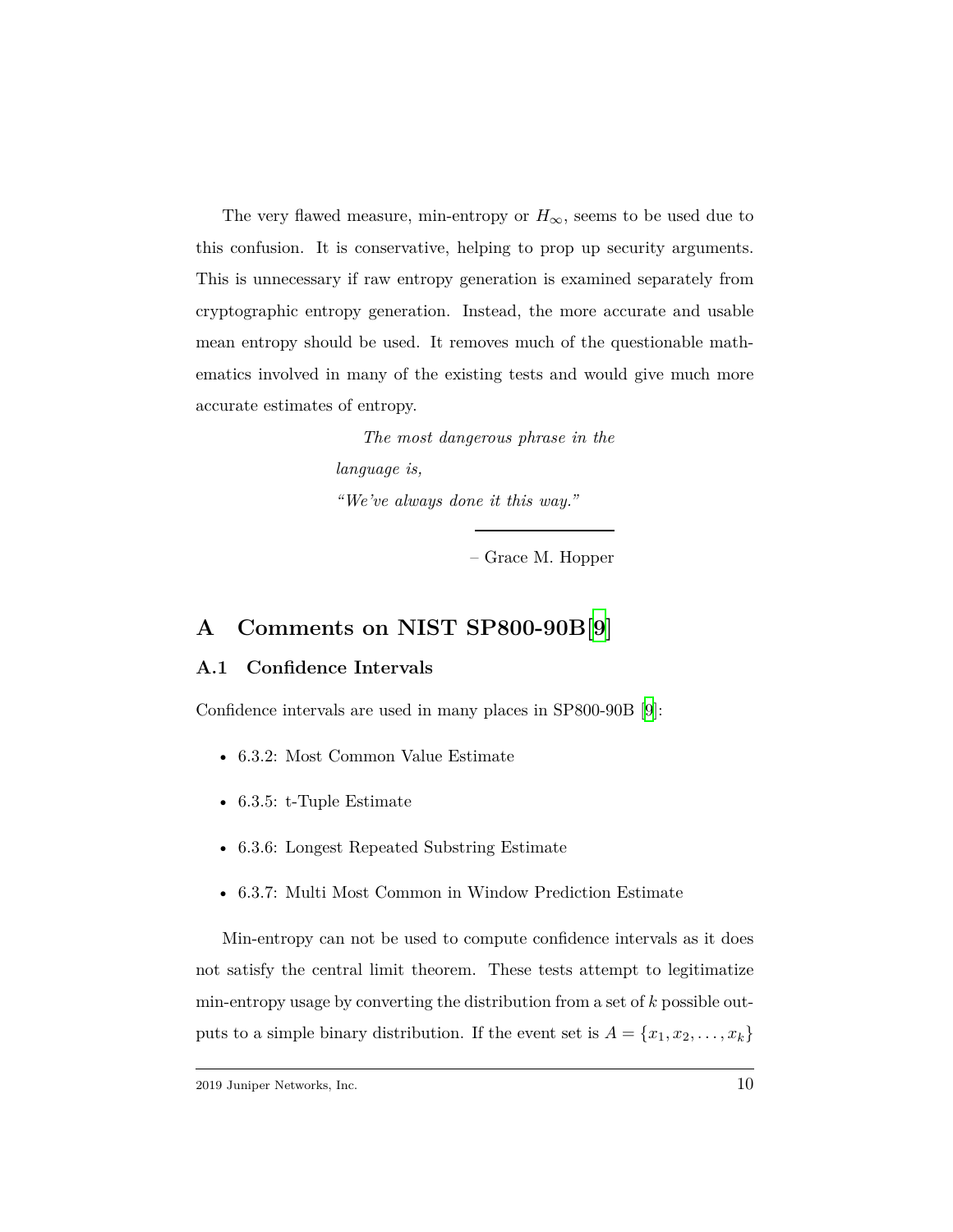and the full probability distribution is  $\mathcal{P} = \{p_j = pr(x_j) \mid 0 < j \leq r\}$ , the  $\text{reduced binary distribution to allow min-entropy to be used is } \hat{\mathcal{P}} = \left\{ p_t, \sum_{j \neq t} p_j \right\},$ where  $x_t$  is the most likely event.

There are several problems with this modification

- 1. The binomial distribution does not play well with the central limit theorem. Standard (Wald) confidence intervals are used, and it can act very erratically with the binomial distribution [\[3\]](#page-12-6);
- 2. Reducing the distribution to a binomial throws away a wealth of information about the distribution and thus reduces the accuracy of any statistics arising from the test;
- 3. These tests (and  $H_{\infty}$  in general) do not deal with multiple sources of entropy well. Getting entropy from more than source is common. Improving one of the sources should improve the entropy output.

This does not happen with min-entropy. It does hold for  $H_{\alpha}$  for every finite  $\alpha > 0$ .

Minimum entropy  $(H_{\infty})$  fails because it does not satisfy postulate 5' in [[6](#page-12-1)] (equation 2.12, pg 552).

## **A.2 6.4: Reducing the Symbol Space**

This section details how to concentrate entropy in a given word of random data. It assumes that in a given word, certain bits occur more frequently than other bits. While this may be true in certain cases, such as when random data is collected from a clock, there are many cases when it would not.

Concentration of entropy is critical, but it is a processing concern, not an entropy source concern. Handling a single type or case of concentration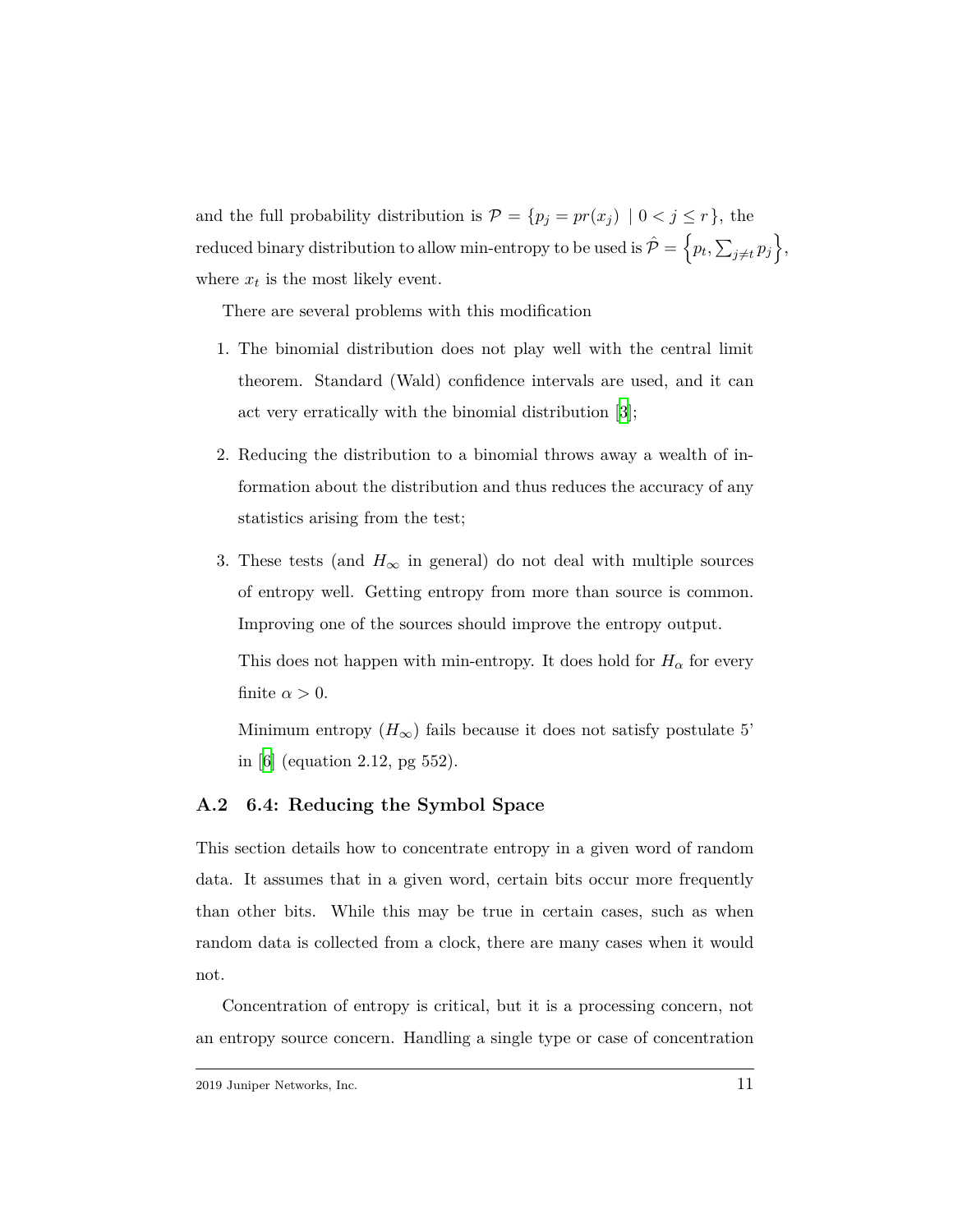in a document which focuses on the collection of raw entropy seems out of place. It should be considered for more generalized cases in SP800-90A or 90C, which deal with the processing of raw random data.

## **A.3 Appendix D: Min-entropy and optimum Guessing Attack Cost**

This section supports the use of  $H_{\infty}$  as a foundational entropy measure based off the conservative argument:  $H_{\infty} \leq H_{\alpha}$  for all  $\alpha$ , and the supposition that cryptographic attacks exist against the raw entropy source.

Cryptographic attacks do not exist against raw (true) entropy sources. A guess can not be checked without revealing the value itself. An attacker who sees the raw random data (assuming  $\text{IID}^4$  $\text{IID}^4$ ) has no advantage on the next output from the raw source. In other words, if each output word contains *k* Shannons, an attacker would have only a 2 *<sup>−</sup><sup>k</sup>* probability of randomly guessing any future or previous words.

Cryptographic attacks are a concern only once raw entropy is in a entropy extender and cryptographic random data is output.

## <span id="page-11-0"></span>**References**

[1] Elaine Barker and John Kelsey, *Sp800-90c: Recommendation for random bit generator constructions*, Special Publication 800-90C, National Institute of Standards, National Institute of Standards and Technology Computer Security Division, Information Technology Laboratory 100 Bureau Drive (Mail Stop 8930) Gaithersburg, MD 20899-8930, June 2012, [https://csrc.nist.gov/CSRC/media/Publications/sp/](https://csrc.nist.gov/CSRC/media/Publications/sp/800-90c/draft/documents/sp800_90c_second_draft.pdf) [800-90c/draft/documents/sp800\\_90c\\_second\\_draft.pdf](https://csrc.nist.gov/CSRC/media/Publications/sp/800-90c/draft/documents/sp800_90c_second_draft.pdf).

<span id="page-11-1"></span><sup>4</sup> Independent, Identically Distributed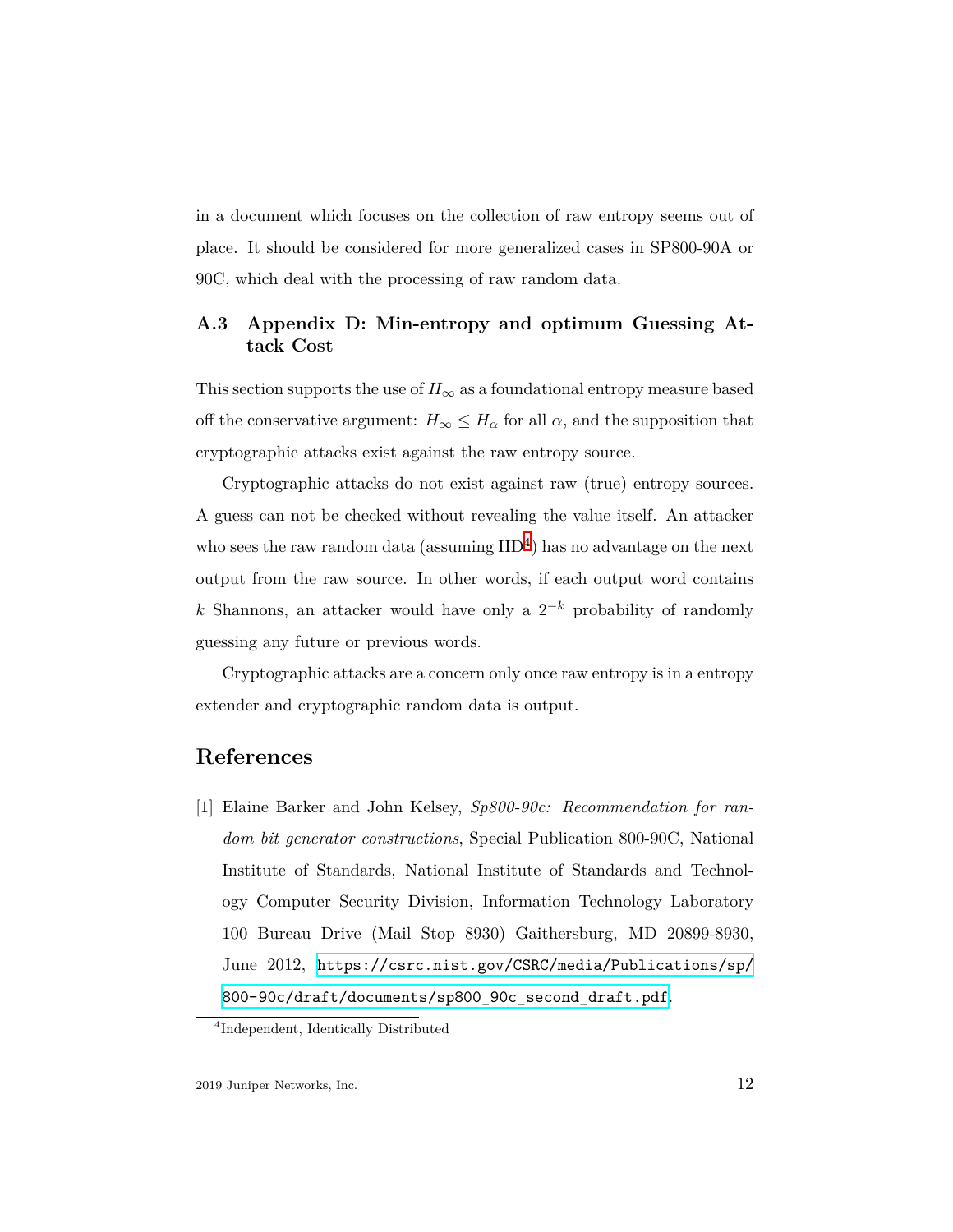- <span id="page-12-2"></span>[2] , *Sp800-90a: Recommendation for random number generation using deterministic random bit generator*, Special Publication 800-90A, National Institute of Standards, National Institute of Standards and Technology Computer Security Division, Information Technology Laboratory 100 Bureau Drive (Mail Stop 8930) Gaithersburg, MD 20899-8930, June 2015, <http://dx.doi.org/10.6028/NIST.SP.800-90Ar1>.
- <span id="page-12-6"></span>[3] Lawrence D. Brown, T. Tony Cai, and Anirban DasGupta, *Interval estimation for a binomial proportion*, Statistical Science **16** (2001), no. 2, 101–103.
- <span id="page-12-4"></span>[4] Christian Cachin, *Entropy measures and unconditional security in cryptography*, Ph.D. thesis, Swiss Federal Institute of Technology, 1997.
- <span id="page-12-3"></span>[5] ISO, *IEC 80000-13:2008: Quantities and units – part 13: Information science and technology*, Standards document 13, International Organization for Standardization (ISO), Geneva, Switzerland, March 2008.
- <span id="page-12-1"></span>[6] Alfréd Rényi, *On measures of entropy and information*, Proceedings of the Fourth Berkeley Symposium on Mathematical Statistics and Probability, Volume 1: Contributions to the Theory of Statistics (Berkeley, California), University of California Press, 1961, [http://digitalassets.lib.berkeley.edu/math/ucb/](http://digitalassets.lib.berkeley.edu/math/ucb/text/math_s4_v1_article-27.pdf) [text/math\\_s4\\_v1\\_article-27.pdf](http://digitalassets.lib.berkeley.edu/math/ucb/text/math_s4_v1_article-27.pdf), pp. 547–561.
- <span id="page-12-0"></span>[7] C. E. Shannon, *A mathematical theory of communication*, The Bell System Technical Journal **27** (1948), 379–423, 623–656.
- <span id="page-12-5"></span>[8] Maciej Skorksi, *Shannon entropy versus rényi entropy from a cryptographic viewpoint*, IMA International Conference on Cryptography and